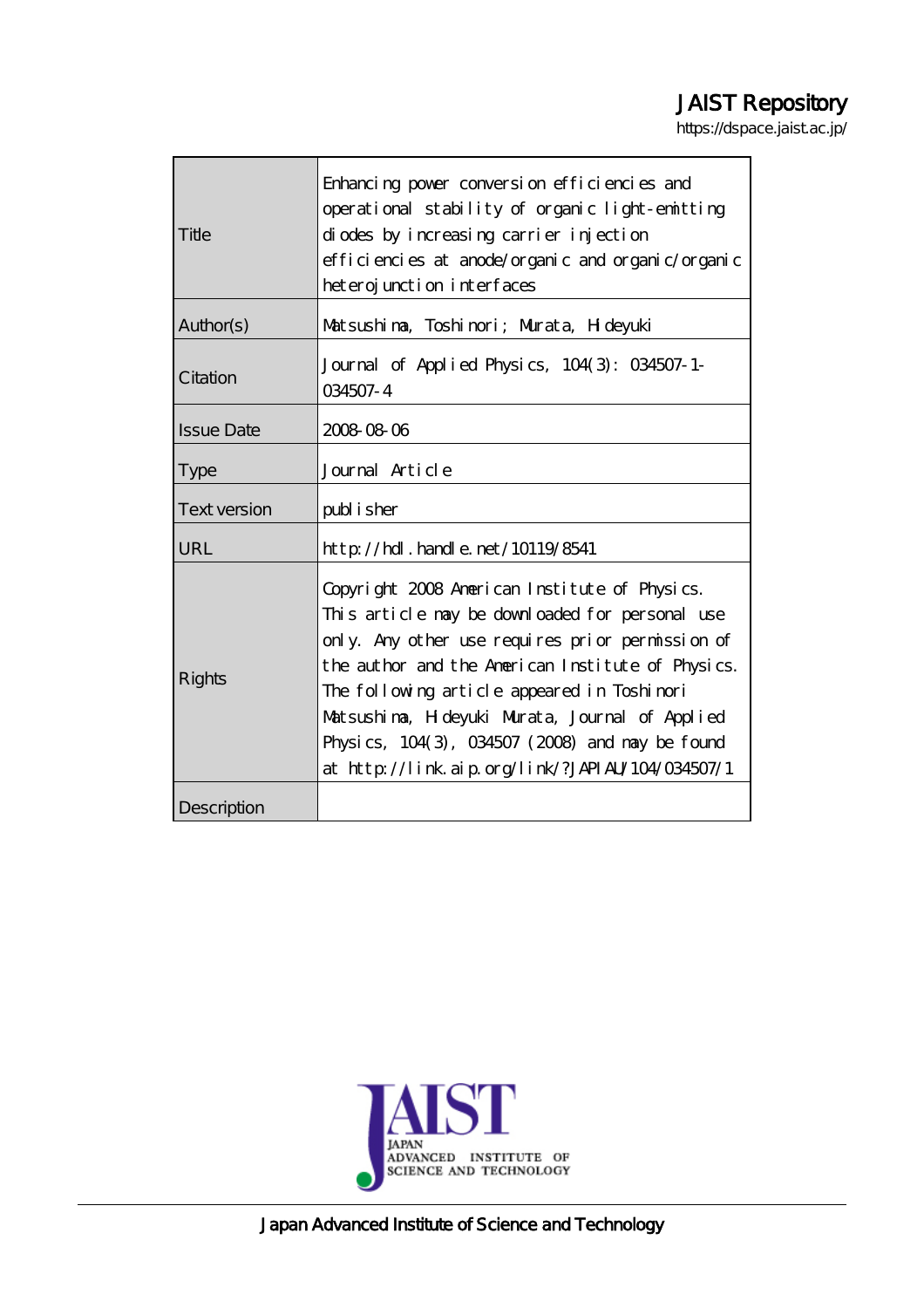# **[Enhancing power conversion efficiencies and operational stability](http://dx.doi.org/10.1063/1.2964113) [of organic light-emitting diodes by increasing carrier injection efficiencies](http://dx.doi.org/10.1063/1.2964113) [at anode/organic and organic/organic heterojunction interfaces](http://dx.doi.org/10.1063/1.2964113)**

Toshinori Matsushima and Hideyuki Murata<sup>a)</sup>

*School of Materials Science, Japan Advanced Institute of Science and Technology, 1-1 Asahidai, Nomi, Ishikawa 923-1292, Japan*

Received 20 March 2008; accepted 5 June 2008; published online 6 August 2008-

We fabricated long-lived multilayer organic light-emitting diodes (OLEDs), in which a 0.75 nm thick hole-injection layer of molybdenum oxide  $(MoO<sub>3</sub>)$  and a 5 nm thick mixed layer at an organic/organic heterojunction interface were embedded. The use of the  $Mo_{3}$  layer and of the mixed layer enhanced carrier injection at anode/organic and organic/organic heterojunction interfaces, resulting in a marked decrease in driving voltage and an increase in power conversion efficiency in the OLEDs. We observed about a factor of 9 improvement in the operational lifetime of the OLEDs by using the  $MoO<sub>3</sub>$  layer and the mixed layer as well. We assume that the lifetime improvement originates from the suppression of a thermally induced electrochemical degradation process of organic emitting molecules due to the reduction in the probability of the generation of Joule heat. © *2008 American Institute of Physics*. DOI: [10.1063/1.2964113](http://dx.doi.org/10.1063/1.2964113)

## **I. INTRODUCTION**

Recent research on organic light-emitting diodes (OLEDs) composed of small organic molecules, oligomers, and polymers has been intensive due to their advantages of making low-cost, lightweight, flexible, large-area display, and lighting applications possible.<sup>1[,2](#page-4-1)</sup> Power conversion efficiencies and operational stability of OLEDs are still inferior to those of inorganic LEDs, and they are the limiting factors for expanding the commercial applications of OLEDs. To improve the power conversion efficiency and the stability, a reduction in driving voltage is essential. For this purpose, a hole-injection layer (HIL) has been frequently used between an indium tin oxide (ITO) anode layer and an organic holetransport layer (HTL) owing to a reduction in the holeinjection barrier height. $3-12$  $3-12$  The organic materials used in the HILs include copper phthalocyanine,  $4.6$  $4.6$  starburst amine,  $3.6$ and alpha-sexithiophene.<sup>9</sup> The inorganic materials used in the HILs include vanadium oxide  $(V_2O_5)$  $(V_2O_5)$  $(V_2O_5)$ , tungsten oxide  $(WO_3)$ , <sup>[8](#page-4-8)[,11](#page-4-9)</sup> and molybdenum oxide  $(MO_3)$ , <sup>[5](#page-4-7)[,7](#page-4-10)[,10](#page-4-11)[,12](#page-4-3)</sup> where the thickness of a  $MoO<sub>3</sub> HIL$  inserted between the ITO and *N*, *N'* - diphenyl - *N*, *N'* - bis(1-naphthyl) -1, 1'-biphenyl-4, 4'diamine  $(\alpha$ -NPD) was generally greater than 5 nm. We recently found that the  $0.75$  nm thick  $MoO<sub>3</sub> HIL$  leads to the formation of an Ohmic contact at the  $ITO/MoO<sub>3</sub>/\alpha$ -NPD interfaces.<sup>10</sup> Since the reduction in hole-injection barrier height improves the stability of OLEDs,  $4.12$  the formation of this Ohmic contact not only produces the lowest driving voltage but also may be expected to improve the stability of OLEDs. However, device characteristics of OLEDs with an Ohmic contact for hole injection have never been investigated. In this study, we show that the insertion of the 0.75 nm thick  $MoO<sub>3</sub> HIL$  significantly improves both the driving voltage and the operational stability of OLEDs.

To improve the OLED stability, a mixed layer composed of a HTL material of  $\alpha$ -NPD, an electron-transport-layer (ETL) material of tris(8-hydroxyquinoline) aluminum (Alq<sub>3</sub>), and a highly efficient fluorescent molecule was used as an emitting layer of OLEDs, which are called bulk het-erojunction (BHJ) OLEDs.<sup>13[–23](#page-4-13)</sup> The reason for the improved stability when using the mixed layer was ascribed to a reduction in the number of unstable cationic  $\text{Al}q_3$  molecules due to selective hole hopping on  $\alpha$ -NPD molecules in the mixed region[.14](#page-4-0)[,17](#page-4-14)[,20,](#page-4-15)[22](#page-4-16)

The disadvantage of constructing BHJ OLEDs using a mixed layer of a HTL material of  $\alpha$ -NPD and an emitting ETL material of  $\text{Alg}_3$  is an increase in driving voltage when compared to conventional HJ OLEDs.<sup>13,[23](#page-4-13)</sup> The voltage increase in BHJ OLEDs is probably due to a decrease in the mobilities of electrons and holes in the mixed layer, $^{24}$  whose thickness was greater than 50 nm. Recently, the use of a very thin mixed layer with a thickness of 5 nm at a HJ interface has been shown to decrease the driving voltage of OLEDs, which are called interface mixed  $(M)$  OLEDs.<sup>25</sup> This voltage decrease is attributable to enhanced carrier injection and carrier recombination efficiencies, which may be due to the increased contact of two organic molecules in a thin mixed region. Here, we found that the formation of a 5 nm thick mixed layer of  $\alpha$ -NPD and Alq<sub>3</sub> improves both the driving voltage and the stability of OLEDs. By combining the insertion of the  $0.75$  nm thick  $MoO<sub>3</sub> HIL$  and the 5 nm thick IM layer, we demonstrate the lowest driving voltage and the excellent lifetime of the OLEDs based on an  $\alpha$ -NPD HTL and an  $\text{Alq}_3$  emitting ETL.

#### **II. EXPERIMENTAL**

We fabricated four types of OLEDs named  $(A)$ ,  $(B)$ ,  $(C)$ , and (D) for comparison, whose schematic structures are ila) Electronic mail: murata-h@jaist.ac.jp. **a-bi-contract a-bi-contract a-bi-conventional** a-conventional a-conventional a-conventional a-conventional a-conventional a-conventional a-conventional a-conventional a-convention

<span id="page-1-0"></span>Electronic mail: murata-h@jaist.ac.jp.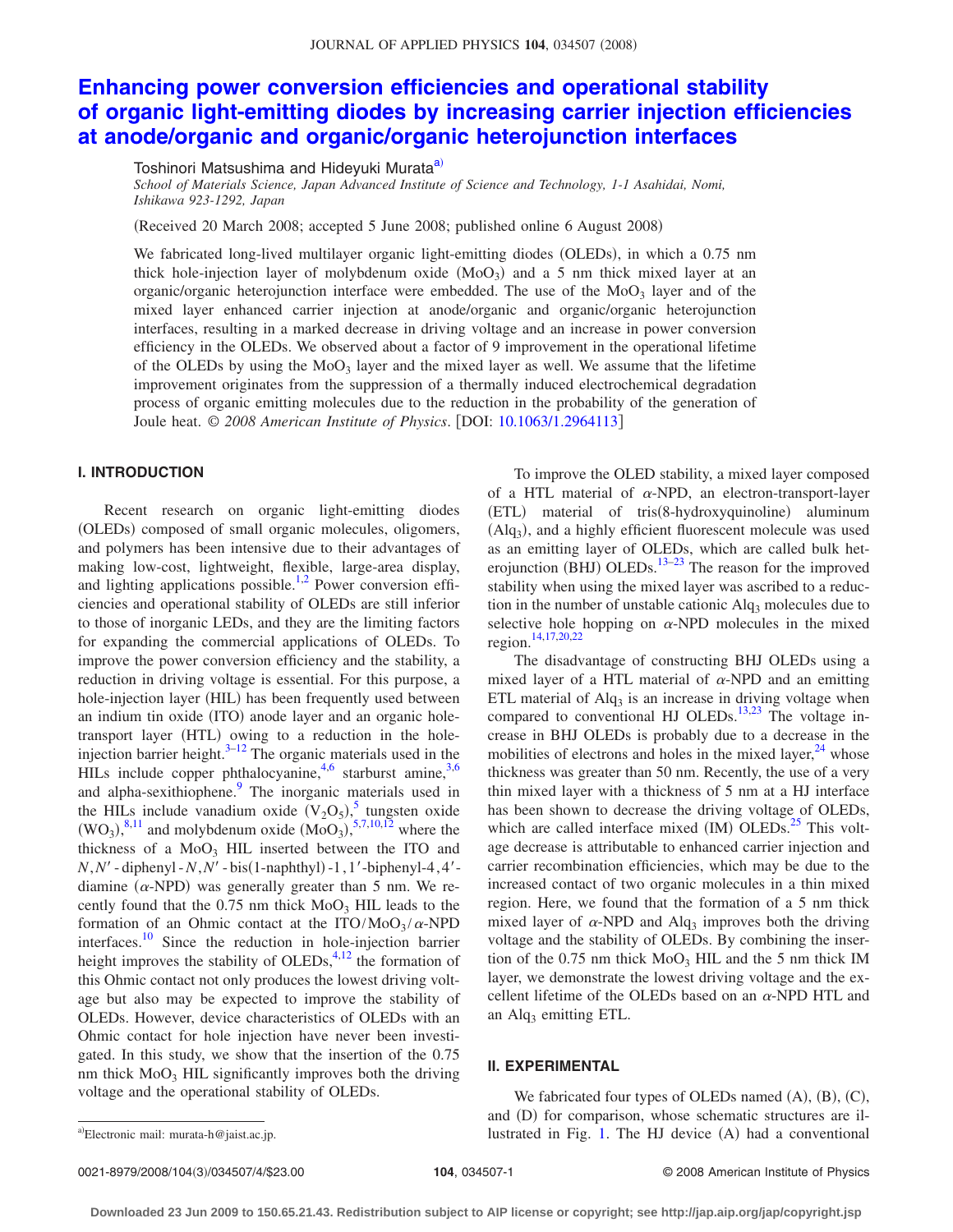<span id="page-2-0"></span>

FIG. 1. Schematic structures of OLEDs (A)-(D).

two-layer structure, which was composed of an  $\alpha$ -NPD HTL and an  $\text{Alq}_3$  emitting ETL. We inserted a 0.75 nm thick HIL of  $MoO<sub>3</sub>$  between the ITO and the  $\alpha$ -NPD in HJ (B), BHJ (C), and IM (D), which provides Ohmic hole injection at this interface.<sup>10</sup> The thicknesses of the mixed layer of  $\alpha$ -NPD and  $Alg<sub>3</sub>$  were 80 nm in BHJ (C) and 5 nm in IM (D). The total thickness of the organic layers was 125 nm for all devices.

Glass substrates coated with a 150 nm thick ITO layer with a sheet resistance of 10  $\Omega$ /sq (Sanyo Vacuum Industries Co., Ltd.) were used as a hole-injection anode. The cleaning procedure of the substrates included ultrasonication in acetone, detergent, pure water, and isopropanol, and finally UV irradiation in an  $UV-O_3$  chamber. Then, the substrates were placed in a vacuum evaporator, which was evacuated to around  $3 \times 10^{-4}$  Pa. Organic and inorganic layers were successively vacuum deposited on the ITO layer to fabricate the OLED structures shown in Fig. [1.](#page-2-0) The deposition rates were  $0.05$  nm/s for  $MoO<sub>3</sub>$ ,  $0.1$  nm/s for both  $\alpha$ -NPD and Alq<sub>3</sub>, 0.01 nm/s for LiF, and 0.5 nm/s for Al. The composition ratio of the mixed layers was set at  $\alpha$ -NPD/Alq<sub>3</sub>=1/1 by mol. The thickness, the deposition rates, and the composition ratio of the layers were controlled using a quartz crystal microbalance. The active area of the devices was defined at 4 mm2 by the overlapped area of the ITO and Al layers. High-purity source materials of  $MoO<sub>3</sub>$  $(6N \quad \text{grade}, \quad \text{Mitsuwa} \quad \text{Chemicals} \quad \text{Co.,} \quad \text{Ltd}, \quad \alpha\text{-NPD}$ (NN60615, Nippon Steel Chemical Co., Ltd.), Alq<sub>3</sub> (NA30516, Nippon Steel Chemical Co., Ltd.), LiF (206-30, Nacalai Tesque Inc.), and Al (AL-011480, Nilaco Co.) were purchased and used as received. The completed devices were transferred to a nitrogen-filled glovebox  $(O_2$  and  $H_2O$  levels

<span id="page-2-1"></span>

FIG. 2. Current density-voltage characteristics of OLEDs (A)-(D).

less than 2 ppm) without exposing them to ambient air. Then, the devices were encapsulated with a glass cap using an UV curing epoxy resin inside the glovebox. We measured the current density–voltage–external quantum efficiency characteristics of the devices using a semiconductor characterization system (4200, Keithley Instruments Inc.) and an integrating sphere installed with a calibrated silicon photodiode. We measured the current efficiencies and the power conversion efficiencies of the devices based on the luminance values measured with a luminance meter (BM-9, TOPCON Co.) in the direction perpendicular to the substrate surface. It is noteworthy that the efficiencies based on the luminance values may include an effect of an emission pattern from the device surface. To obtain the operational lifetimes and the acceleration coefficients, we continuously operated the devices at a constant dc current density of either 50, 100, 150, or 200 mA/cm<sup>2</sup> . We conducted all measurements at room temperature.

#### **III. RESULTS AND DISCUSSION**

The current density–voltage characteristics of the OLEDs  $(A)$ ,  $(B)$ ,  $(C)$ , and  $(D)$  are shown in Fig. [2.](#page-2-1) The driving voltages of the devices at a current density of 50 mA/cm<sup>2</sup> were  $8.6 \pm 0.2$  V for HJ (A),  $6.1 \pm 0.1$  V for HJ (B),  $7.4 \pm 0.2$  V for BHJ (C), and  $5.6 \pm 0.1$  V for IM (D) (Table [I](#page-2-2)). The driving voltages decreased by 2.5 V when inserting the  $0.75$  nm thick  $MoO<sub>3</sub> HIL$  between the ITO and the  $\alpha$ -NPD [HJ (A) and HJ (B)]. This voltage decrease is attributable to the formation of an Ohmic contact at the ITO/MoO<sub>3</sub>/ $\alpha$ -NPD interfaces.<sup>10</sup> We achieved a further decrease in driving voltage, from  $6.1 \pm 0.1$  V [HJ (B)] to  $5.6 \pm 0.1$  V [IM (D)], by inserting the 5 nm thick mixed layer at the HJ interface composed of  $\alpha$ -NPD and Alq<sub>3</sub>. The

<span id="page-2-2"></span>TABLE I. Summary of driving voltages, luminance, current efficiencies, external quantum efficiencies, power conversion efficiencies, and 90% lifetimes of OLEDs  $(A)$ ,  $(B)$ ,  $(C)$ , and  $(D)$ , operated at 50 mA/cm<sup>2</sup>.

| Sample | Driving<br>voltage $(V)$ | (cd/m <sup>2</sup> ) | Luminance Current efficiency<br>(cd/A) | efficiency $(\% )$ | External quantum Power conversion 90% lifetime<br>efficiency (lm/W) | (h) |
|--------|--------------------------|----------------------|----------------------------------------|--------------------|---------------------------------------------------------------------|-----|
| (A)    | $8.6 \pm 0.2$            | $1800 \pm 50$        | $3.60 \pm 0.10$                        | $1.11 \pm 0.01$    | $1.41 \pm 0.04$                                                     | 32  |
| (B)    | $6.1 \pm 0.1$            | $1450 \pm 40$        | $2.90 \pm 0.08$                        | $0.94 \pm 0.02$    | $1.57 \pm 0.05$                                                     | 190 |
| (C)    | $7.4 \pm 0.2$            | $1650 + 50$          | $3.30 \pm 0.10$                        | $1.06 \pm 0.02$    | $1.50 \pm 0.05$                                                     | 231 |
| (D)    | $56 + 01$                | $1440 + 40$          | $2.88 \pm 0.08$                        | $0.96 \pm 0.02$    | $1.67 \pm 0.05$                                                     | 281 |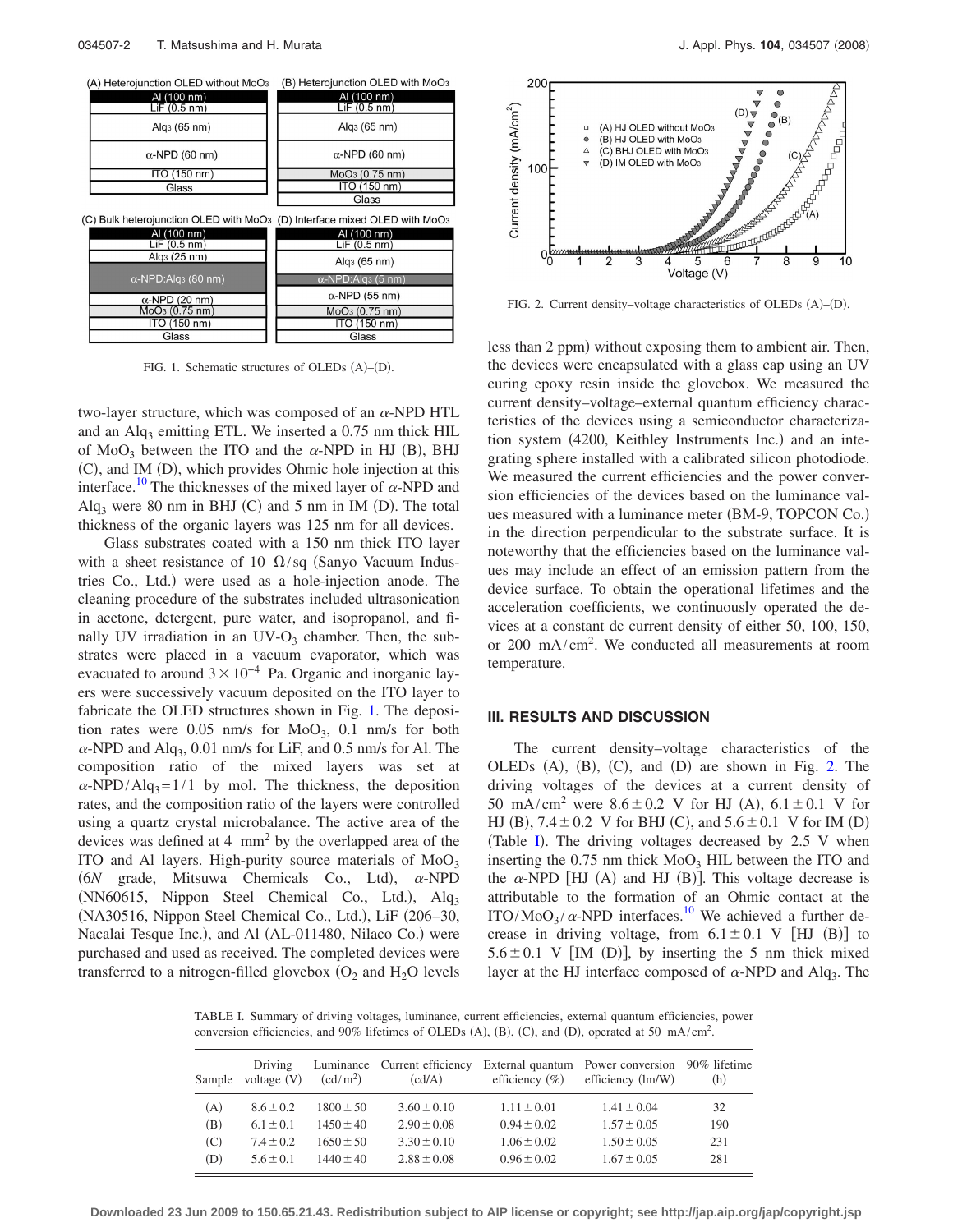enhancement of hole injection from  $\alpha$ -NPD to Alq<sub>3</sub> is probably caused by an increased contact of  $\alpha$ -NPD and Alq<sub>3</sub> molecules in the mixed layer.<sup>25</sup>

In contrast, we observed an increase in driving voltage in BHJ  $(C)$   $(7.4 \pm 0.2 \text{ V})$  when compared to HJ  $(B)$  $(6.1 \pm 0.1 \text{ V})$ . Since the electron and hole mobilities in the mixed layer of  $\alpha$ -NPD and Alq<sub>3</sub> are much lower than the electron mobility of a pure  $\text{Alg}_3$  layer and the hole mobility of a pure  $\alpha$ -NPD layer,<sup>24</sup> the increase in voltage would originate from the lowered mobilities in the 80 nm thick mixed layer. Since the thickness of the mixed layer (5 nm) in IM (D) is much smaller than that of the mixed layer (80 nm) in BHJ (C), we assume that the decrease in carrier mobility is almost negligible in the 5 nm thick mixed layer. Thus, the enhancement of hole injection preferably occurs in the 5 nm thick mixed layer, resulting in the lowest driving voltage observed in IM (D).

Table [I](#page-2-2) summarizes the external quantum efficiencies and power conversion efficiencies of the OLEDs operated at a current density of 50 mA/cm<sup>2</sup>. When the  $MoO<sub>3</sub> HIL$  was used, the external quantum efficiencies decreased from  $1.11 \pm 0.01\%$  [HJ (A)] to  $0.94 \pm 0.02\%$  [HJ (B)]. Since the use of the  $MoO<sub>3</sub> HIL$  enhances hole injection from the ITO/MoO<sub>3</sub> anode to the  $\alpha$ -NPD, the larger number of holes is expected to reach the carrier recombination zone than electrons. Thus, an excess number of holes in the carrier recombination zone mainly caused the decrease in the external quantum efficiency. $26$  On the contrary, the external quantum efficiency of BHJ (C)  $(1.06 \pm 0.02\%)$  was slightly higher than those of HJ  $(B)$   $(0.94 \pm 0.02\%)$  and IM  $(D)$  $(0.96 \pm 0.02\%)$ . In a separate experiment, we measured the photoluminescence quantum efficiencies of films of pure Alq<sub>3</sub> and a composite of  $\alpha$ -NPD/Alq<sub>3</sub> (1/1 by mol) on quartz substrates using an integrating sphere system (C9920–02, Hamamatsu Photonics Co., Ltd.). The photoluminescence quantum efficiencies of an  $\text{Alg}_3$  film and a composite film were  $18 \pm 1\%$  and  $22 \pm 1\%$ , respectively. Since the carrier recombination of electrons and holes takes place in the thick mixed layer in BHJ (C), we attribute the increase in external quantum efficiency to the increase in photoluminescence quantum efficiency in the thick mixed layer. The marked decrease in driving voltage in IM (D) overcomes the decrease in the external quantum efficiency. Thus, the power conversion efficiencies increased from  $1.41 \pm 0.04$  [HJ (A)] to  $1.67 \pm 0.05$  lm/W [IM (D)].

The operational stability of the OLEDs was drastically improved by the use of the  $MoO<sub>3</sub> HIL$  and the mixed layer of  $\alpha$ -NPD and Alq<sub>3</sub>. The luminance/initial luminance–time characteristics of  $(A)$ ,  $(B)$ ,  $(C)$ , and  $(D)$  are shown in Fig. [3.](#page-3-0) The devices were operated at a constant dc current density of  $50 \text{ mA/cm}^2$  at room temperature. The times at which the luminance reaches  $90\%$  of the initial luminance  $(90\%$  lifetimes) were 32 h for HJ (A), 190 h for HJ (B), 231 h for BHJ (C), and 281 h for IM (D). The 90% lifetimes, the initial luminances, and the initial driving voltages are also summarized in Table [I.](#page-2-2)

The 90% lifetimes drastically increased from 32 h [HJ (A)] to 190 h [HJ (B)] by inserting the 0.75 nm thick  $MoO<sub>3</sub>$ 

<span id="page-3-0"></span>

FIG. 3. Luminance/initial luminance-time characteristics (90% lifetimes) of OLEDs (A)–(D), operated at a constant dc current density of 50 mA/cm<sup>2</sup>.

HIL between the ITO and the  $\alpha$ -NPD. The luminance of HJ (A) without MoO<sub>3</sub> suddenly decreased at the initial stage of the device operation (Fig. [3](#page-3-0)). This initial degradation was drastically suppressed by inserting the  $0.75$  nm thick  $MoO<sub>3</sub>$ HIL between the ITO and the  $\alpha$ -NPD. This result clearly indicates that the initial degradation of HJ (A) is related to the ITO/ $\alpha$ -NPD interface. The origin of the initial degradation might be attributed to the migration of indium components into the  $\alpha$ -NPD HTL (Refs. [27](#page-4-20) and [28](#page-4-21)) and/or a chemical reaction between the  $\alpha$ -NPD and hydroxyl groups on the ITO surface. $29$ 

The 90% lifetimes further increased from 190 h  $[HJ(B)]$ to  $231$  h  $[BHJ (C)]$  and  $281$  h  $[IM (D)]$  by inserting the mixed layer composed of  $\alpha$ -NPD and Alq<sub>3</sub>. Recently, Aziz *et*  $al<sup>14</sup>$  $al<sup>14</sup>$  $al<sup>14</sup>$  have proposed that the radical cations of Alq<sub>3</sub> molecules are electrochemically unstable. Since electrochemically decomposed species act as nonradiative recombination centers and/or luminance quenchers in a carrier recombination zone, electroluminescence efficiencies of OLEDs gradually decrease as the amount of decomposed species increases with operational time. $30-32$  $30-32$  This explanation can be consistent with the observed enhancement of the stability from HJ (B) to BHJ (C) but not for IM (D) in which excess cationic species of Alq3 would be produced. It is well known that operating OLEDs under a higher bias voltage at a higher temperature degrades OLEDs, $^{20,33-35}$  $^{20,33-35}$  $^{20,33-35}$  indicating that the device degradation may rapidly proceed under high temperature conditions. From these considerations, decreasing the driving voltages suppresses the generation of Joule heat and may reduce the thermally induced degradation process of the OLEDs.

The relationship between the initial luminance  $(L_0)$  and the lifetime  $(\tau)$  is expressed as the equation

$$
L_0^n \tau = \text{const},\tag{1}
$$

<span id="page-3-1"></span>where *n* is the acceleration coefficient.<sup>36</sup> To obtain *n*, we operated  $(A)$ ,  $(B)$ ,  $(C)$ , and  $(D)$  with a constant dc current density of either 50, 100, 150, or 200 mA/cm<sup>2</sup>. Fitting experimental  $L_0$ - $\tau$  characteristics with Eq. ([1](#page-3-1)) gave the *n* values. While HJ (A) without  $MoO<sub>3</sub>$  has a smaller  $n=1.5$ , the other devices yield a higher *n*= 1.7. Although the difference in the value of *n* is still not clearly understood, we are now working to explain it.

We operated IM (D) at a constant dc current density of  $150 \text{ mA/cm}^2$  to obtain its half-lifetime, at which the lumi-